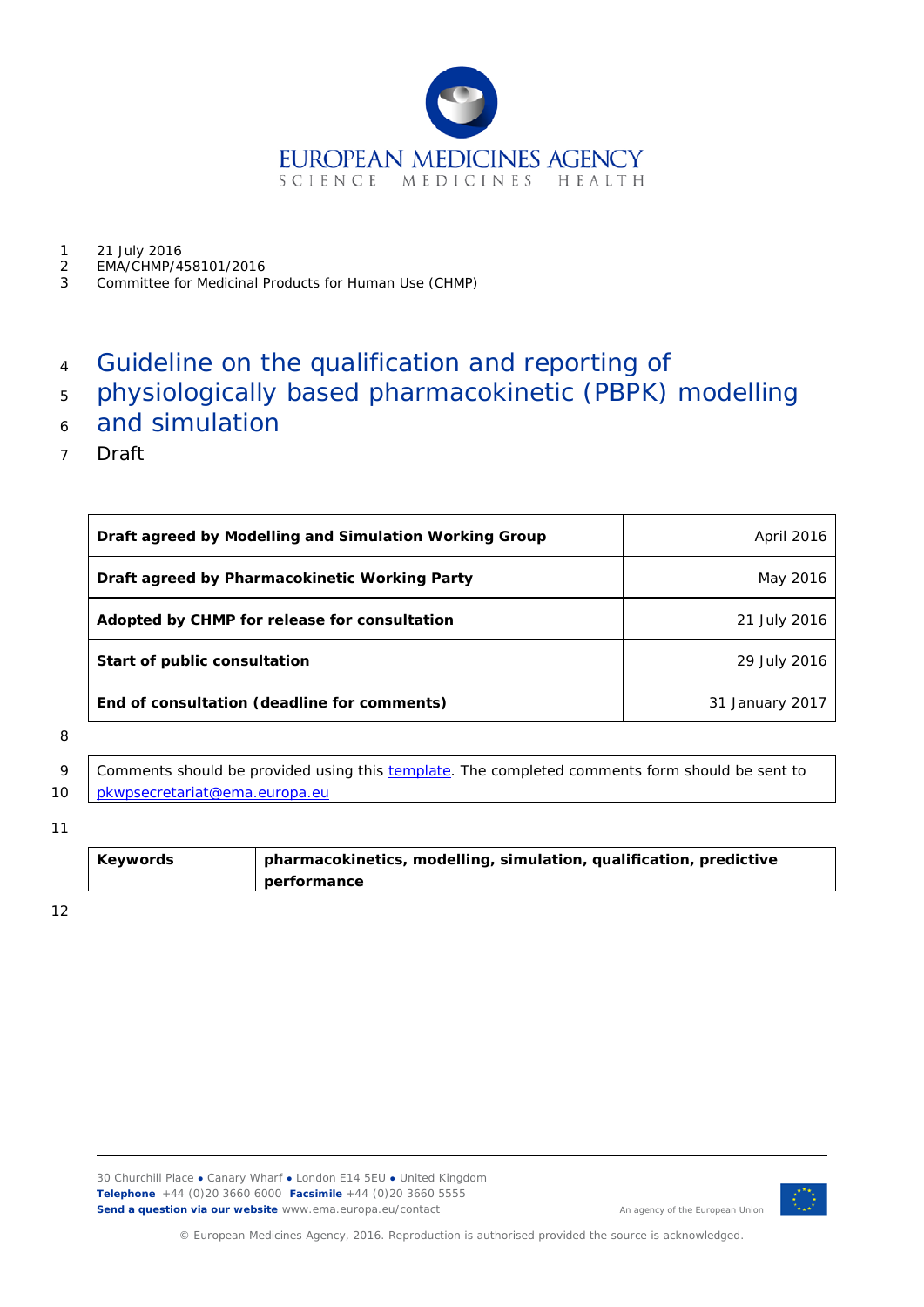# 13 Guideline on the qualification and reporting of

- physiologically based pharmacokinetic (PBPK) modelling
- and simulation

# **Table of Contents**

| 17       |                                                                                        |  |
|----------|----------------------------------------------------------------------------------------|--|
| 18       |                                                                                        |  |
| 19       |                                                                                        |  |
| 20       |                                                                                        |  |
| 21       |                                                                                        |  |
| 22       |                                                                                        |  |
| 23       |                                                                                        |  |
| 24       |                                                                                        |  |
| 25       |                                                                                        |  |
| 26       |                                                                                        |  |
| 27       |                                                                                        |  |
| 28       |                                                                                        |  |
| 29       |                                                                                        |  |
| 30       | 4.6. Physiological parameters for populations included in the PBPK platform            |  |
| 31       |                                                                                        |  |
| 32       |                                                                                        |  |
| 33       |                                                                                        |  |
| 34       |                                                                                        |  |
| 35       |                                                                                        |  |
| 36       |                                                                                        |  |
| 37       |                                                                                        |  |
| 38<br>39 |                                                                                        |  |
| 40       |                                                                                        |  |
| 41       |                                                                                        |  |
| 42       | 5.5.5. Characterizing the level of confidence in PBPK models, including uncertainty 13 |  |
| 43       |                                                                                        |  |
| 44       |                                                                                        |  |
| 45       | 5.7. Discussion of the simulation results and regulatory consequences  15              |  |
| 46       |                                                                                        |  |
| 47       |                                                                                        |  |
| 48       |                                                                                        |  |
| 49       |                                                                                        |  |

#### Guideline on the qualification and reporting of physiologically based pharmacokinetic (PBPK) modelling and simulation EMA/CHMP/458101/2016 Page 2/18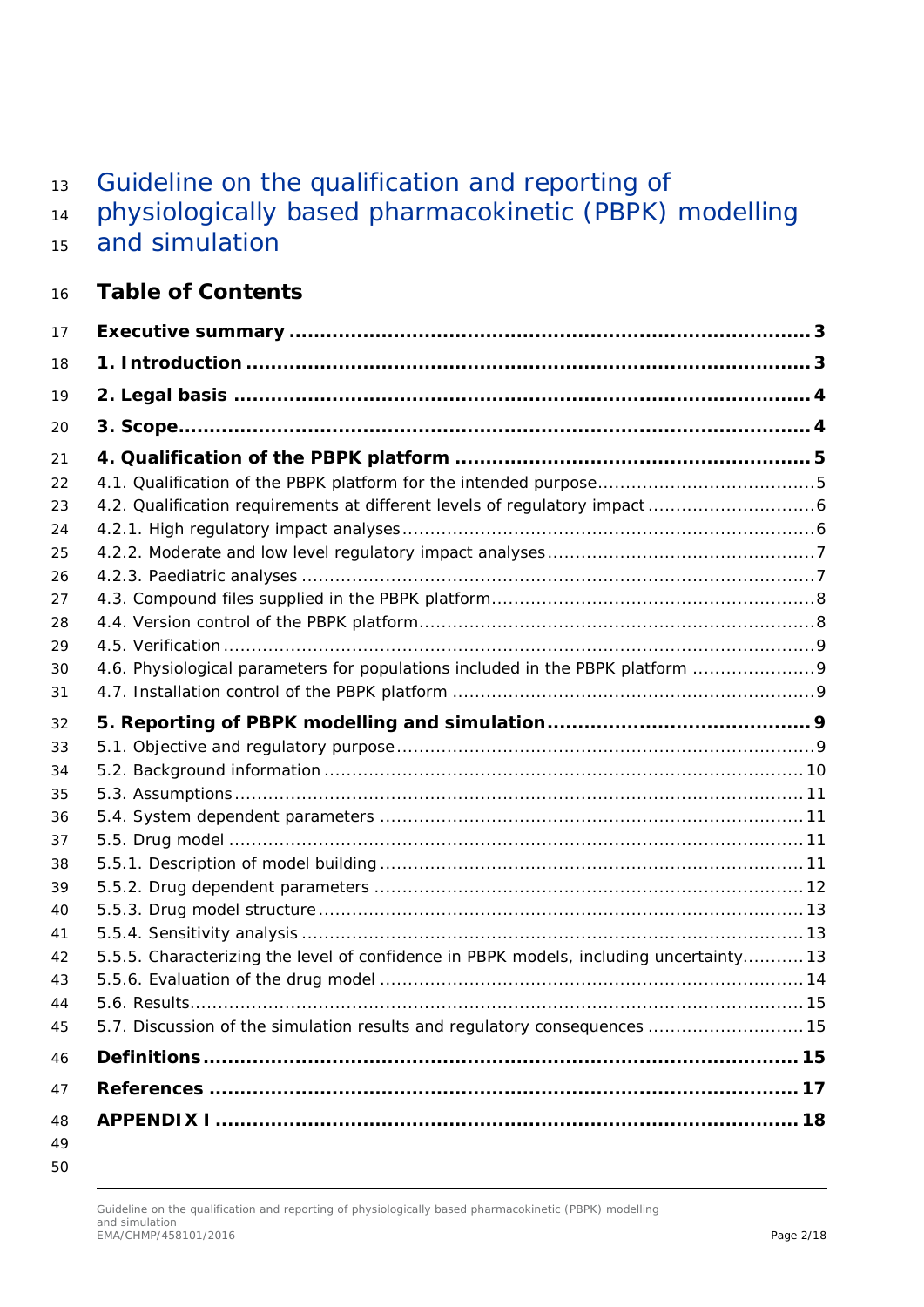### <span id="page-2-0"></span>**Executive summary**

 A growing number of regulatory submissions include Physiologically Based Pharmacokinetic (PBPK) models that require the use of specialised software platforms. If PBPK modelling is intended to support a regulatory decision, the PBPK platform needs to be qualified for the intended use and the predictive performance of the specific drug models needs to be evaluated. While PBPK modelling is presently mentioned in several existing EMA guidelines, this is the first to specifically provide detailed advice on what to include in a PBPK modelling report, to allow assessment of the predictive performance of the drug model. In addition, this document aims to clarify which supportive data are expected in order to qualify a PBPK platform for an intended purpose.

### <span id="page-2-1"></span>**1. Introduction**

 For the purpose of this guideline, a PBPK model is defined as one that simulates the concentration of a drug over time in tissue (s) and blood, by taking into account the rate of its absorption into the body, distribution in tissues, metabolism and excretion (ADME) on the basis of interplay among critical physiological, physicochemical and biochemical determinants.. The majority of PBPK regulatory submissions today involve the use of commercially available specialised PBPK platforms. If used for regulatory decisions, simulations performed using these platforms need to be carefully assessed regarding e.g. ability of the platform to adequately perform simulation of the intended type, as well as drug model specific issues. These includes consequences of assumptions made, the validity and biological plausibility of input parameters, uncertainty around the determination or prediction of parameters, and clarity around any optimisation process or any update of the model based on *in vivo* data. The PBPK platform needs to be qualified for the intended use by showing adequately prediction of the same kind of situations with external data. Further, the predictive performance of the specific drug models needs to be evaluated. The level of these evaluations depends on how much weight of evidence the PBPK simulation will have in the decision making and the risk for the patient in case the modelling predictions or assumptions lead to erroneous regulatory decisions. If PBPK modelling is used in the development of an investigational drug, it is strongly recommended

 that the *in vitro* and *in vivo* clinical pharmacology studies are designed to provide data to successively improve the model and support the planned model applications.

 Presently, the main purposes of PBPK models in regulatory submissions are to qualitatively and 80 quantitatively predict drug-drug interactions (DDIs) and support initial dose selection in paediatric and first in human trials. However, it is expected that the extent of use of PBPK modelling will expand as additional system knowledge is gained and confidence increases.

- For the qualification of PBPK platforms for an intended purpose, sponsorsmay apply for a Committee for Medicines for Human Use (CHMP) qualification via its Scientific Advice (Qualification of novel methodologies for drug development: guidance to applicants EMA/CHMP/SAWP/72894/2008/Rev.3) or supply the qualification in the application where the PBPK modelling is applied. In the future qualification may also be supported by, e.g. learned societies. Seeking CHMP scientific advice for
- additional guidance on the use of PBPK modelling and simulation in support of regulatory submissions
- is encouraged.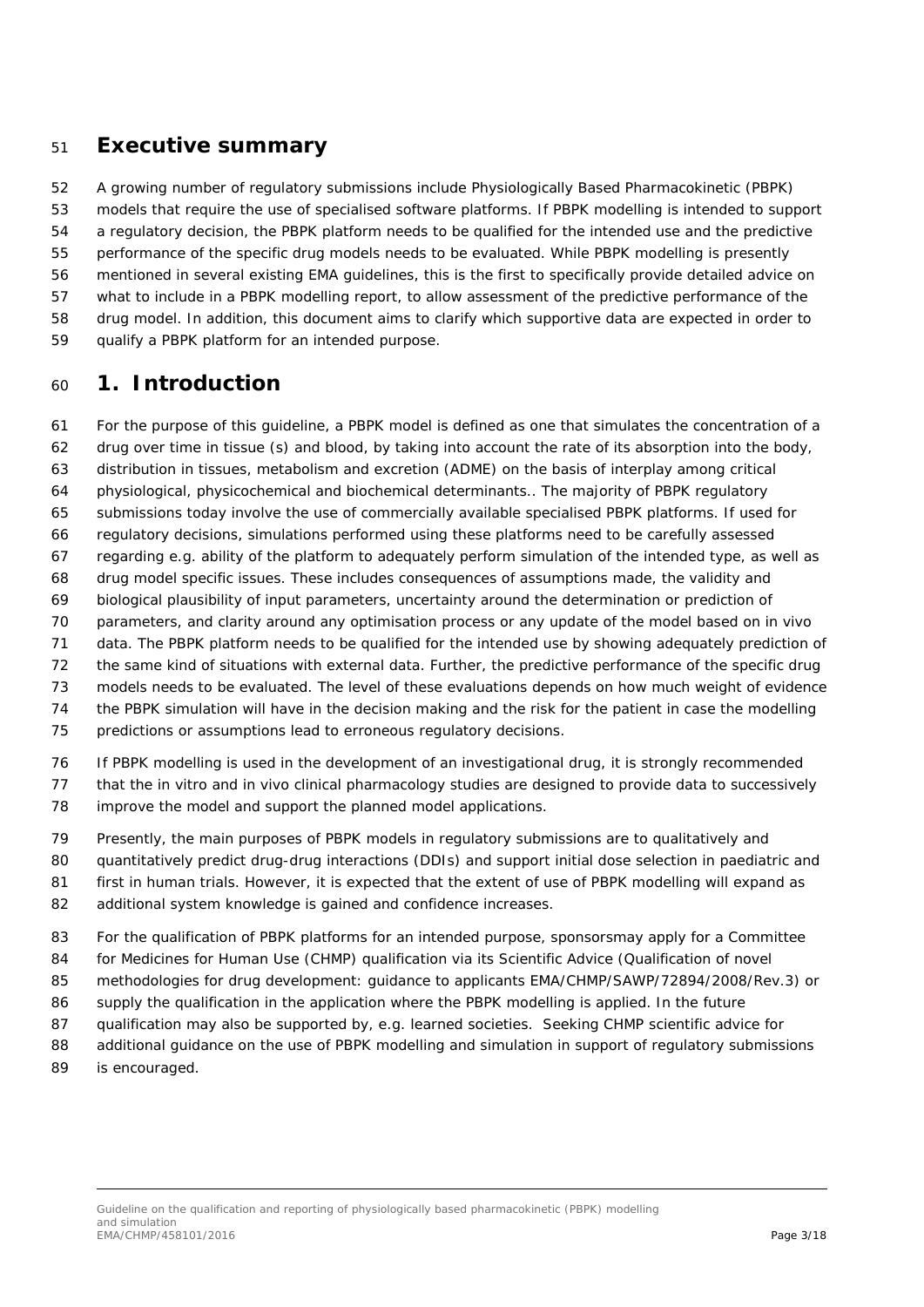### <span id="page-3-0"></span>**2. Legal basis**

- This guideline should be read in conjunction with Directive 2001/83/EC as amended. Applicants should
- 92 also refer to other relevant European and ICH quidelines on the conduct of clinical trials, including those on:
- 94 Investigation of drug interactions (CPMP/EWP/560/95/Rev. 1).
- Guideline on the use of pharmacogenetic methodologies in the pharmacokinetic evaluation of medicinal products. (EMA/CHMP/37646/2009).
- 97 Note for guidance on the evaluation of the pharmacokinetics of medicinal products in patients with impaired renal function (CHMP/EWP/225/02).
- Pharmacokinetic and clinical evaluation of modified-release dosage forms (EMA/CHMP/EWP/280/96 Rev. 1).
- 101 Guideline on the evaluation of the pharmacokinetics of medicinal products in patients with impaired hepatic function (CPMP/EWP/2339/02).
- Guideline on the role of pharmacokinetics in the development of medicinal products in the paediatric population (EMEA/CHMP/EWP/147013/2004).
- 105 A guideline on summary of product characteristics (SmPC) September 2009 (Eudralex vol. 2C).
- 106 Guideline on the clinical investigation of the pharmacokinetics of therapeutic proteins (EMEA/CHMP/89249/2004).
- 108 Pharmacokinetic studies in man (Eudralex vol. 3C C3A).
- 109 Guideline on reporting the results of population pharmacokinetic analyses (EMEA/CHMP/EWP/185990/2006).
- 111 Note for Guidance on General Considerations for Clinical Trials (ICH E8, CPMP/ICH/291/95).
- 112 Note for Guidance on Guideline for Good Clinical Practice (ICH E6, CPMP/ICH/135/95).
- 113 Structure and Contents on Clinical Study Reports (ICH E3, CPMP/ICH/137/95).

### <span id="page-3-1"></span>**3. Scope**

The aim of this guideline is to describe the expected content of PBPK modelling and simulation reports

- included in regulatory submissions, such as applications for authorisation of medicinal products,
- paediatric investigation plans and clinical trial applications. This includes the documentation needed to
- support the qualification of a PBPK platform for an intended use. The guideline applies both to
- commercially available platforms and to in-house built platforms
- Presently, the regulatory experience of PBPK involves primarily the drug-interaction area as described
- 121 in the Guideline on the investigation of drug interactions (CPMP/EWP/560/95/Rev. 1 Corr.\*) and the
- Guideline on the use of pharmacogenetic methodologies in the pharmacokinetic evaluation of medicinal
- products (EMA/CHMP/37646/2009). PBPK modelling and simulation are also used to select paediatric
- and first in human dose. Specific examples on how to apply this guideline to other areas are not given.
- The guidance may, however, conceptually be applied when qualifying a PBPK platform for use in any area.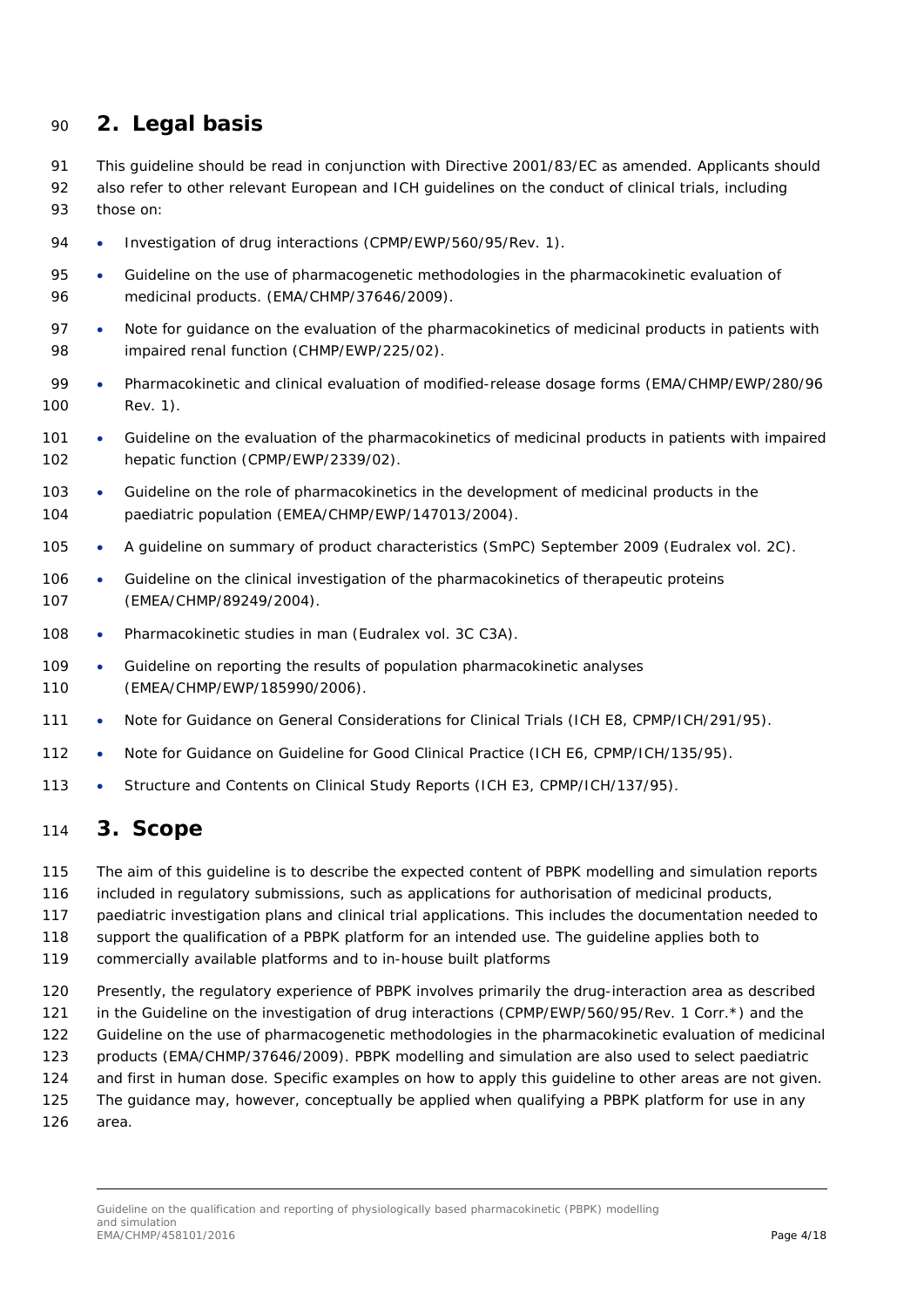# <span id="page-4-0"></span>**4. Qualification of the PBPK platform**

 To certify that a specific version of a PBPK platform can be used for an intended regulatory purpose, the ability of the platform to perform that specific type of simulation should always be explicit evaluated (i.e. the PBPK platform should be qualified for the intended purpose) using external data.

- The extent of qualification required depends on the regulatory impact of the modelling (see section 4.2).
- A qualification of a certain version of a PBPK platform for an intended purpose may occur via a CHMP qualification procedure (EMA/CHMP/SAWP/72894/2008/Rev.3). If there is a CHMP qualification opinion supporting the intended use of the platform (and version), then the qualification is presented on the
- European Medicines Agency's (EMA) web site and a reference to this location in a regulatory
- submission is sufficient. In this case, the qualification can be referred in future applications with the
- same intended use, and no new submission of the qualification data is needed.
- The qualification could also be assessed within the context of a regulatory submission. However, a
- qualification issued within the context of a particular regulatory submission should be considered only
- valid for that particular submission and need to be resubmitted and re-evaluated in future applications.
- Qualification can include published papers if the included validation dataset is described in sufficient
- 143 detail to allow a secondary assessment. In the future, qualification may also be supported by, e.g.
- learned societies. In these cases, their qualification report for a specific use of the PBPK platform
- should be submitted in the submission. The data set and results should be described in sufficient detail 146 to allow a secondary assessment.
- When the PBPK platform is used in a regulatory submission related to a certain medicinal product, the
- predictive performance of the drug-specific model needs to be evaluated. This is further described in Section 6.
- If an in-house built computer program is used for high regulatory impact simulations (such as waiving of studies) the applicant is strongly encouraged to seek CHMP Scientific Advice for further guidance.

# <span id="page-4-1"></span>*4.1. Qualification of the PBPK platform for the intended purpose*

- The process of qualification should be pre-specified. This should describe selection criteria for the drugs included in the qualification dataset and the *in vitro* and *in vivo* parameters for these drugs. The dataset should, if possible, cover a range of pharmacokinetic characteristics, such as permeability, extraction ratio, protein binding etc. that could influence the outcome. A restricted dataset could in some cases lead to constraints in the validity of the qualification. Any references describing the use of the PBPK platform that are cited to support the qualification (e.g., evaluations based on model drugs) should be discussed and provided as supporting documents.
- The qualification report for a particular purpose of use should show the ability of the PBPK platform to predict observed outcomes, with adequate precision, for a wide variety of drugs based on certain types of background information (e.g. only *in vitro* data, or a combination of *in vitro* and *in vivo* data). For example, if the intended purpose is to predict whether a drug is an *in vivo* CYP3A4 inhibitor in adult healthy subjects, it needs to be shown that a wide range of weak to strong CYP3A4 inhibitors can be identified using the same set of background *in vitro* and *in vivo* information and having adult healthy subjects as the study population.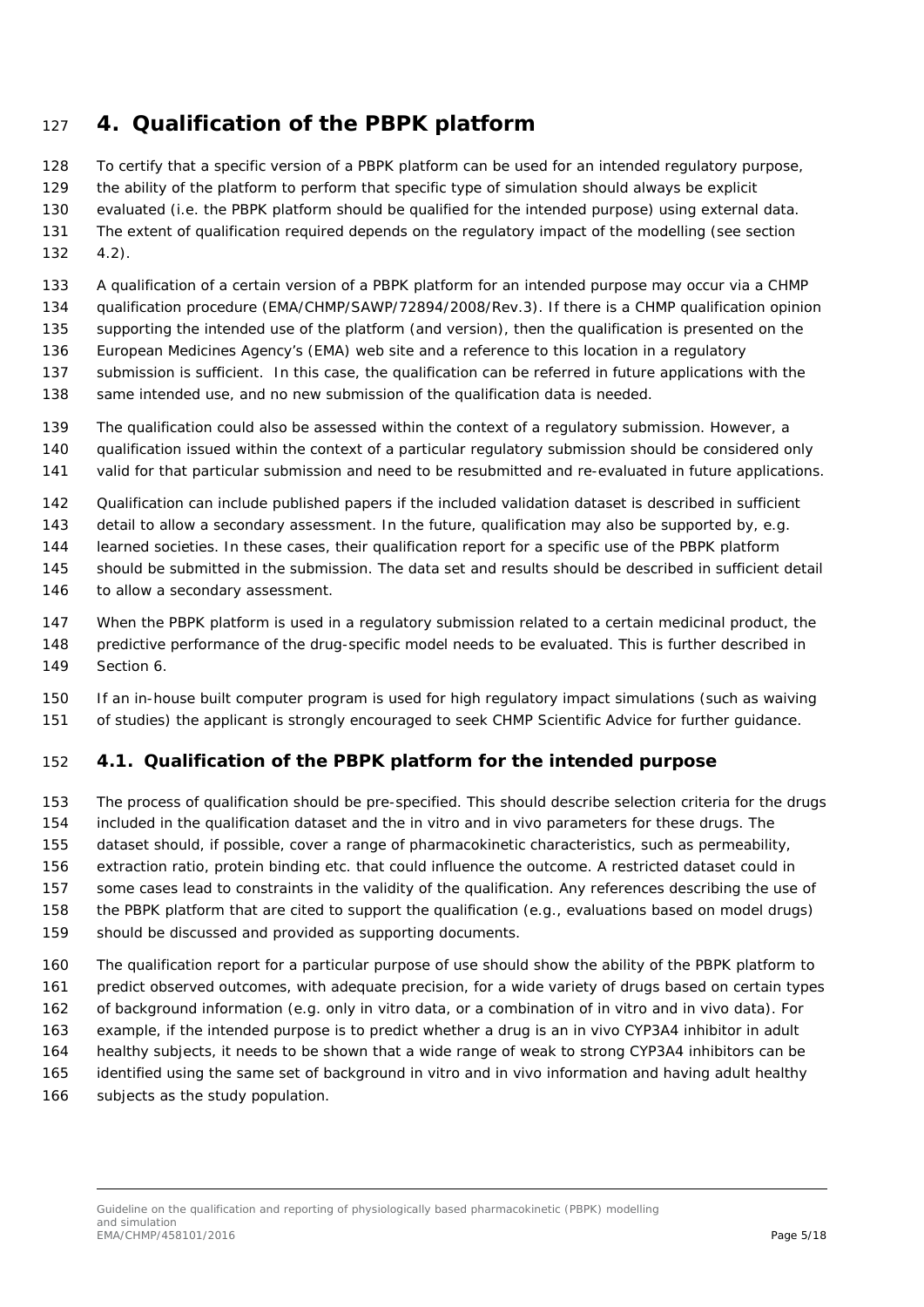### <span id="page-5-0"></span>*4.2. Qualification requirements at different levels of regulatory impact*

 When determining the level of qualification needed, the regulatory impact of the modelling should be considered. This can be classified as high, moderate and low (Manolis *et al* 2013) and the higher the

impact, the greater the requirements on qualification of the PBPK platform. The regulatory impact is

- directly linked to the risk to the patient in case the modelling predictions or assumptions lead to
- erroneous regulatory decisions. The impact of a simulation also depends on how much weight of
- evidence the PBPK simulation will have in a certain scenario (i.e., how much other data are available to support a certain decision), the therapeutic context and the resulting treatment recommendation
- (labelling). Different impact levels and the associated requirements are illustrated below. The level of
- regulatory impact should be discussed and justified in the submission.

### <span id="page-5-1"></span>**4.2.1. High regulatory impact analyses**

- All simulations that affect the SmPC (Summary of Products Characteristics) are considered a high-impact analysis. This could include but are not limited to:
- 180 the use of a PBPK model in place of clinical data (e.g. to waive studies, such as interaction studies, 181 or to simulate non-studied scenarios):
- evaluation of the investigational drug as a victim of DDIs in a pharmacogenetic subpopulation (See Guideline on the use of pharmacogenetic methodologies in the pharmacokinetic evaluation of medicinal products, EMA/CHMP/37646/2009) or in paediatric patients;
- 185 evaluation of so called "complex DDIs" where e.g. the combined effect of two inhibitors are simulated (Investigation of drug interactions, CPMP/EWP/560/95/Rev. 1);
- 187 prediction of changes of study design of an available DDI study, such as using other doses/dose regimens;
- or
- simulations that are reflected in section 5.2 Pharmacokinetics information in the SmPC
- As outlined above, whether these situations should be considered high impact also depends on the availability of supportive data and on the therapeutic context.
- To illustrate the concept of qualification for high impact situations, two examples are described below. A similar concept should be applied to other high impact analyses.

### **Example 1: Qualification of the ability to quantify the effects on investigational drugs being victim of drug interaction**

- To qualify the ability of a PBPK platform to quantitatively predict the effect of inhibition of a specific
- enzyme on the pharmacokinetics of drugs metabolised by this enzyme, adequate prediction of
- observed *in vivo* effects of inhibition of the enzyme in question should be demonstrated. This should be
- made using a pre-specified qualification dataset and should include simulation of inhibition effects on
- drug exposure and derived pharmacokinetic parameters such as total clearance, clearance through
- 202 each pathway, bioavailability, AUC,  $C_{\text{max}}$ ,  $t_{1/2}$  etc. If the inhibition process is time-dependent, additional
- parameters should be simulated, such as time to steady state.
- The qualification dataset should, if possible, consist of a series of drug substances (victims) eliminated to a significant extent through metabolism catalysed by the enzyme in question. For each drug, *in vivo* 206 data supporting the clearance fraction of the pathway/contribution of the enzyme  $(f_m)$  should be
- presented. Preferably, the chosen drug substances should reflect different degrees of dependence of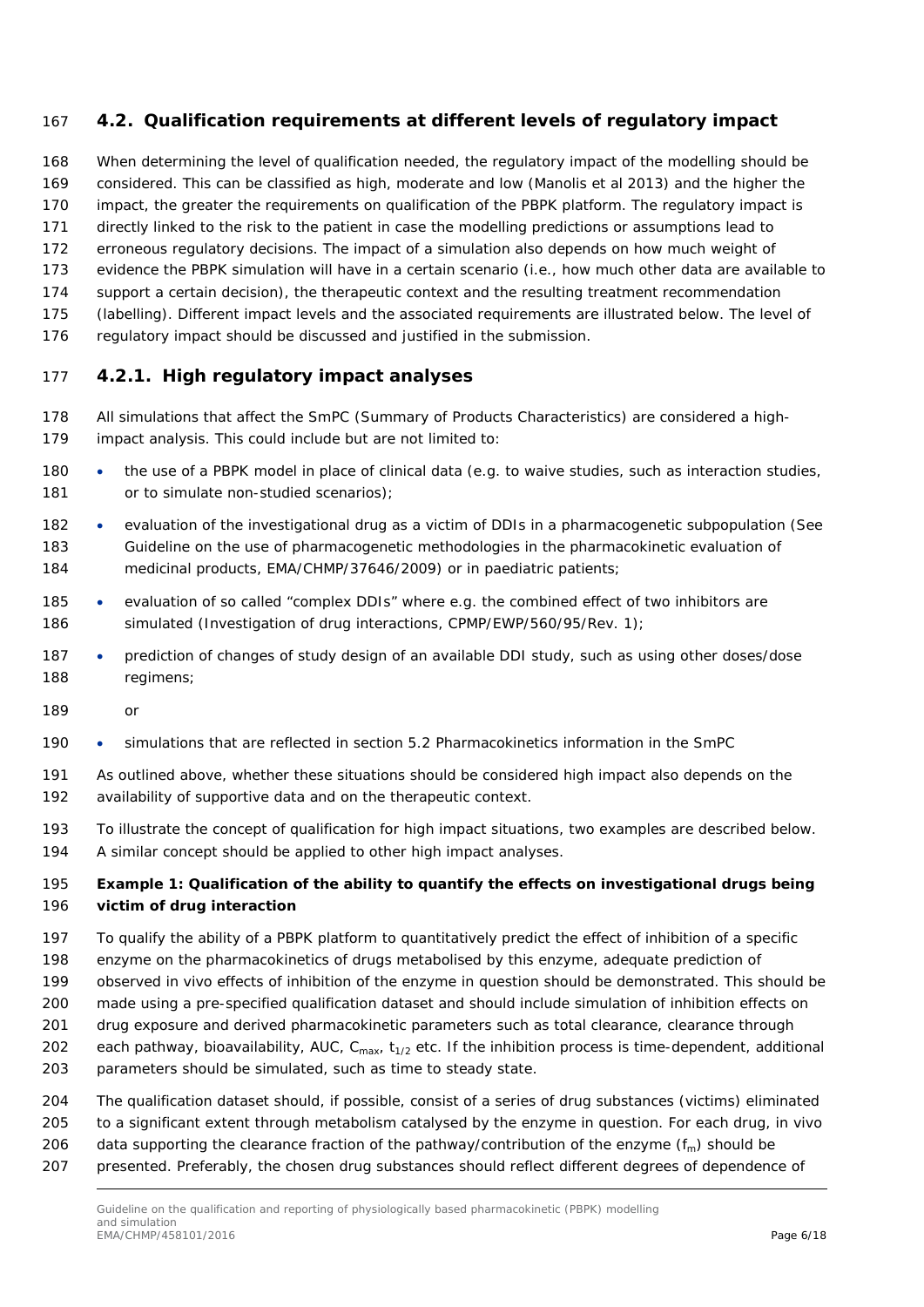- clearance on blood flow, plasma protein binding and, if relevant, different degrees of intestinal first-pass metabolism.
- The predictive performance of the used inhibitor files included in the qualification should be
- demonstrated (see section 4.3). In case there are a limited number of inhibitors of the specific
- pathway and *in vivo* data on inhibition is scarce, the qualification could also be made using data on the
- consequences of genetic polymorphisms in the enzyme in question.
- The scenarios that will be considered qualified will depend on the type of input data included in the
- qualification dataset. As an example, to qualify simulations of the effects of an inhibitor of a certain
- 216 enzyme, *in vivo* data needs to be able to support the  $f_m$  of the pathway/contribution of the enzyme to
- the elimination of the drugs in the qualification dataset. If the results of *in vivo* DDI studies with a
- 218 potent inhibitor have been used to support  $f_m$ , this will be considered the qualified scenario. If mass-
- balance data are used together with *in vitro* data on metabolite formation, the qualification will be valid for this specific input data scenario.

### **Example 2: Qualification of the ability to detect investigational drugs as perpetrators of drug interaction**

- This section describes how the PBPK platform should be qualified to predict whether an investigational drug may act as a perpetrator in drug interactions *in vivo*. The concept is described for competitive
- enzyme inhibition, but can be applied also for other interaction mechanisms.
- The qualification should aim at showing the capacity to detect the observed *in vivo* inhibitory effect of 227 different inhibitors on sensitive probe substrate(s) for the enzyme in question. The qualification dataset
- should be pre-specified and should include a large number of inhibitors of different potency. If the
- number of known *in vivo* inhibitors of the enzyme in question is limited, an attempt should be made to
- include all known inhibitors. The predictive performance of the probe substrate PBPK model included in
- 231 the qualification should be demonstrated (see section 4.3).
- 232 When aiming to predict the ability of a drug to act as perpetrator of drug interactions qualitatively,
- false negatives, i.e. incorrect rejection of a drug in the qualification dataset as perpetrator, should be
- addressed, e.g., by considering whether sensitivity analysis could be applied to detect the *in vivo* perpetrator potential.
- Again, the qualification will only be valid for situations covered by the qualification dataset, e.g. only for the specific enzyme(s), site of inhibition (e.g., liver, intestine) and the type of background data (including pharmacokinetic data, the system parameters and the population used) on which the simulations were based.

### <span id="page-6-0"></span>**4.2.2. Moderate and low level regulatory impact analyses**

- Examples of analyses considered to be of moderate impact include when PBPK is used to support the
- dose selection for a PK study in a specific paediatric population (see below). Examples of a low impact
- simulation could include pre-study optimization of a PK study design.

### <span id="page-6-1"></span>**4.2.3. Paediatric analyses**

- The qualification needed for a PBPK simulation of pharmacokinetics in paediatric subjects depends on
- the impact of the analysis on the paediatric development of the drug and on the clinical consequences
- 247 of altered exposure to the drug. Posology recommendations in children that are supported by only
- limited clinical exposure data and heavily rely on PBPK modelling are considered to be high regulatory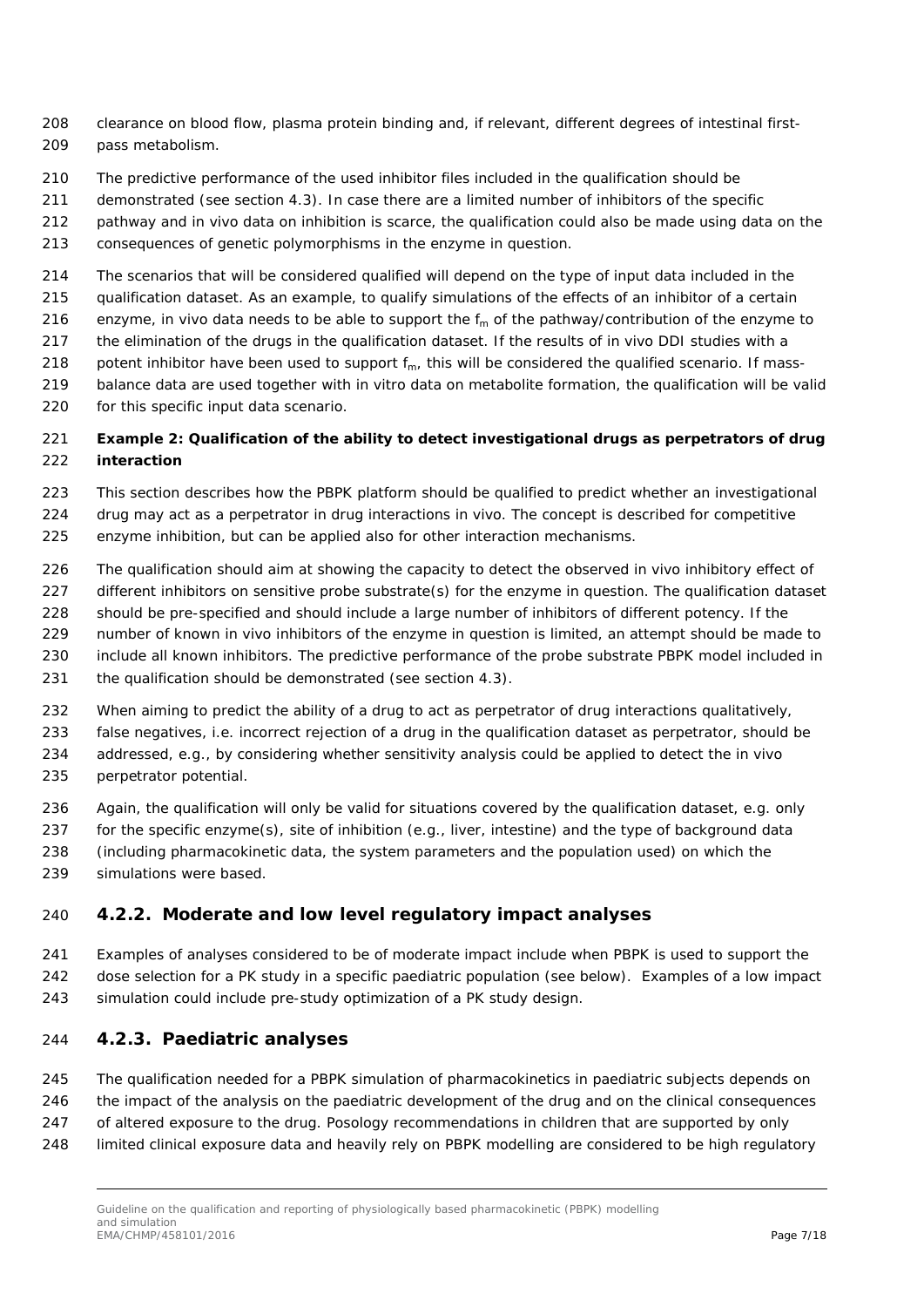- impact applications, while simulations to set initial dose to be confirmed in a clinical study may be considered to be of moderate impact.
- When qualifying a PBPK platform intended for paediatric dose selection e.g. in a Paediatric
- Investigational Plan (PIP), the system data and variables accounting for the impact of body size,
- maturation and other potential co-variates affecting the model predictions need to be specifically
- justified, presented and discussed. The qualification could include demonstration of accurate prediction
- of the pharmacokinetics of drugs with similar pharmacokinetic properties as the investigational drug,
- such as having the same major elimination pathways, e.g., the same metabolising enzyme.

### <span id="page-7-0"></span>*4.3. Compound files supplied in the PBPK platform*

- The quantitative predictive performance of any compound files (e.g., inhibitors, inducers and probe drugs) used in a simulation needs to be confirmed. This could be done in qualification procedure for an intended purpose of the PBPK platform or in a regulatory submission.
- To support that a compound file can be used for simulation the simulated pharmacokinetics of the
- specific drug included in the file should be compared against several representative *in vivo*
- pharmacokinetic studies for this drug. The data to be supplied includes AUC, Cmax, t1/2 and the
- plasma concentration-time course including the shape (both linear and semi-log graphs).
- For example, for an inhibitor compound file the ability to quantitatively predict results of available *in*
- *vivo* DDI studies with probe substrates of the inhibited enzyme needs to be shown in addition to the basic pharmacokinetic results. If the enzyme is expressed at multiple sites, such as CYP3A4, accurate prediction of inhibition at each site should be demonstrated. The inhibition at the site of the enzyme
- over time should be discussed and supported by suitable parameters.
- Also for a substrate compound file, the ability to quantitatively predict available *in vivo* DDI study
- 271 results need to be shown. Furthermore, the  $f_m$  of the substrate should be confirmed by *in vivo* data,
- e.g., from a study with a strong inhibitor of the enzyme or from a study in a genetic sub-population
- having a markedly reduced activity of the enzyme. Data should support detection of inhibition at each
- site of the enzyme.
- If deemed necessary for the specific application, the compound files included in a commercial PBPK
- 276 platform can be modified, but the modifications need to be clearly described and justified. The
- consequences for the validity of qualification(s) referred to needs to be supported. A new qualification
- may be needed.

### <span id="page-7-1"></span>*4.4. Version control of the PBPK platform*

- Many commercial PBPK platforms are regularly updated, therefore changing the mathematical models, drug specific parameters for model drugs or physiological parameters for different populations. While it
- is understood and encouraged that PBPK platforms evolve with new science and published data, it
- introduces the need to demonstrate that a previously performed qualification is valid also for the new version.
- Differences between PBPK platform versions should be clearly communicated and thoroughly
- discussed. If a given version of a platform has previously been considered qualified for a certain use,
- the possibility to extrapolate the predictive performance from the previous version to the updated new
- version(s) should be supported if the new version is to be used for a regulatory purpose (See section
- 4.2).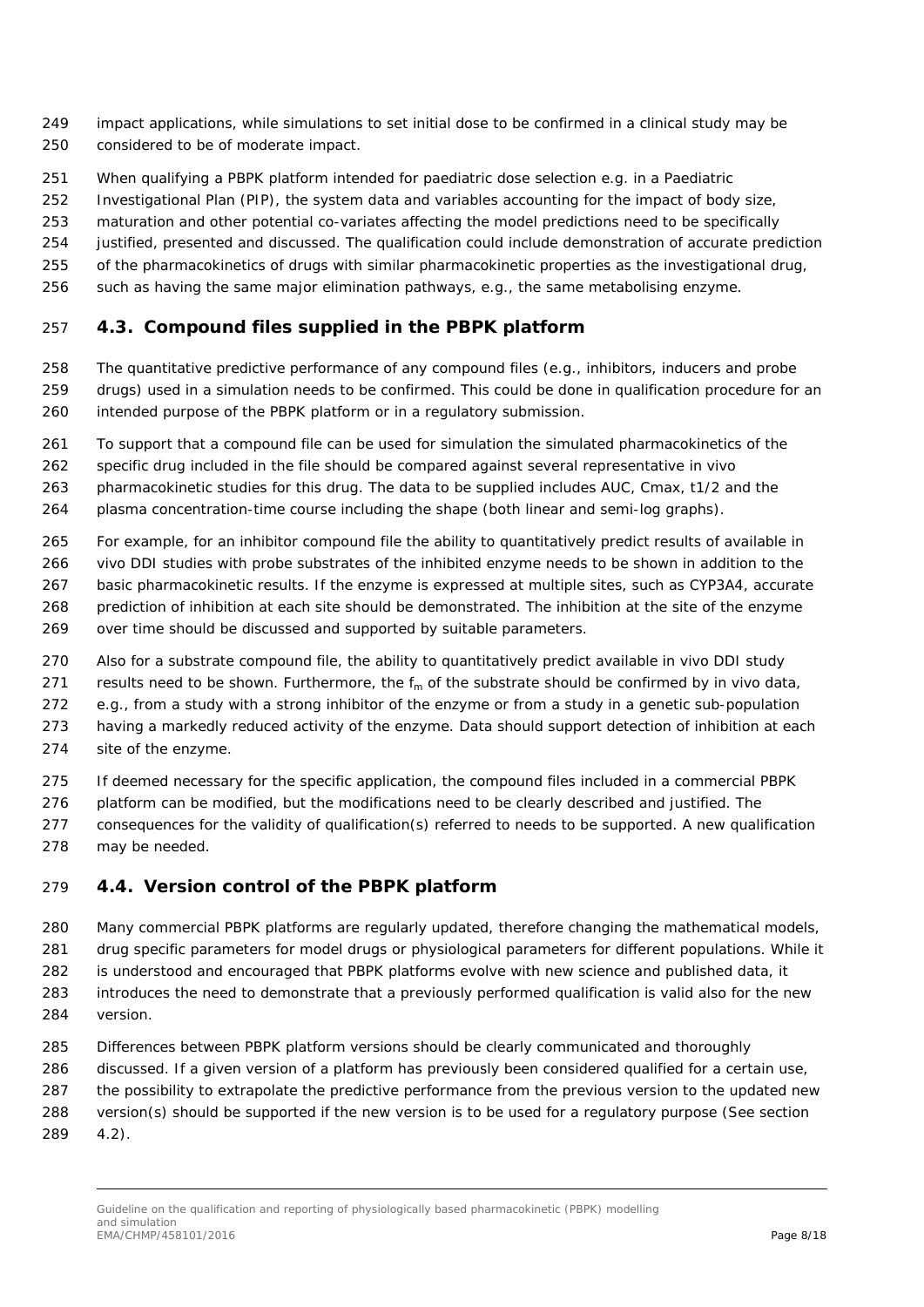If the version of a platform used in a submitted report is not the most recent one, the Applicant should discuss whether the simulation would have been significantly different if the most recent version had been used.

### <span id="page-8-0"></span>*4.5. Verification*

 The model verification is a part of the qualification focused on the correctness of the mathematical model structure. Details of the differential equations used (the mathematical model) and the parameterisations of the PBPK model needs to be presented. The maintenance of mass-balance as well as blood flow balances within the model should be supported; equations and parameter values should be devoid of syntax or mathematical errors. Furthermore, it should be ensured that there are no numerical errors (World Health Organisation, 2010). If the PBPK platform has gone through a CHMP qualification procedure for an intended purpose, it is assumed that the verification is satisfactory for the parts of the platform used for this purpose. In other cases, the verification approach that has been used to support the PBPK platform as well as the verification results should be available on request.

### <span id="page-8-1"></span> *4.6. Physiological parameters for populations included in the PBPK platform*

 The system-dependent parameters, including typical physiological parameters for the population(s) for which qualification is claimed, should be presented and justified. The data should be presented in an appendix to the qualification report in a structured way to allow assessment. If possible, literature references should be provided as full articles and the rationale for the chosen system-dependent parameters should be given.

 If the PBPK platform has gone through a CHMP qualification procedure for an intended purpose, it is assumed that the qualification for the involved physiological parameters is satisfactory.

### <span id="page-8-2"></span>*4.7. Installation control of the PBPK platform*

A control of the installation of the PBPK platform should be performed to ensure that the program and

any new versions work fully as intended when installed in the computing environment. The key

functionality of the program should be tested. The qualification report should include a presentation of

how this was done. The installation processes should be included in a CHMP qualification procedure.

# <span id="page-8-3"></span>**5. Reporting of PBPK modelling and simulation**

- This part of the guideline describes the recommended content of a PBPK report and issues that should be addressed in order to enable assessment by regulators.
- It is not necessary to append documents to the report that are already included in other parts of the
- dossier (e.g., study reports, analytical reports etc.). However, cross-references with hyperlinks should be provided to allow easy navigation.

### <span id="page-8-4"></span>*5.1. Objective and regulatory purpose*

 The objective and the intended regulatory purpose of the PBPK modelling, including any proposed changes to the SmPC, should be clearly described at the start of the report.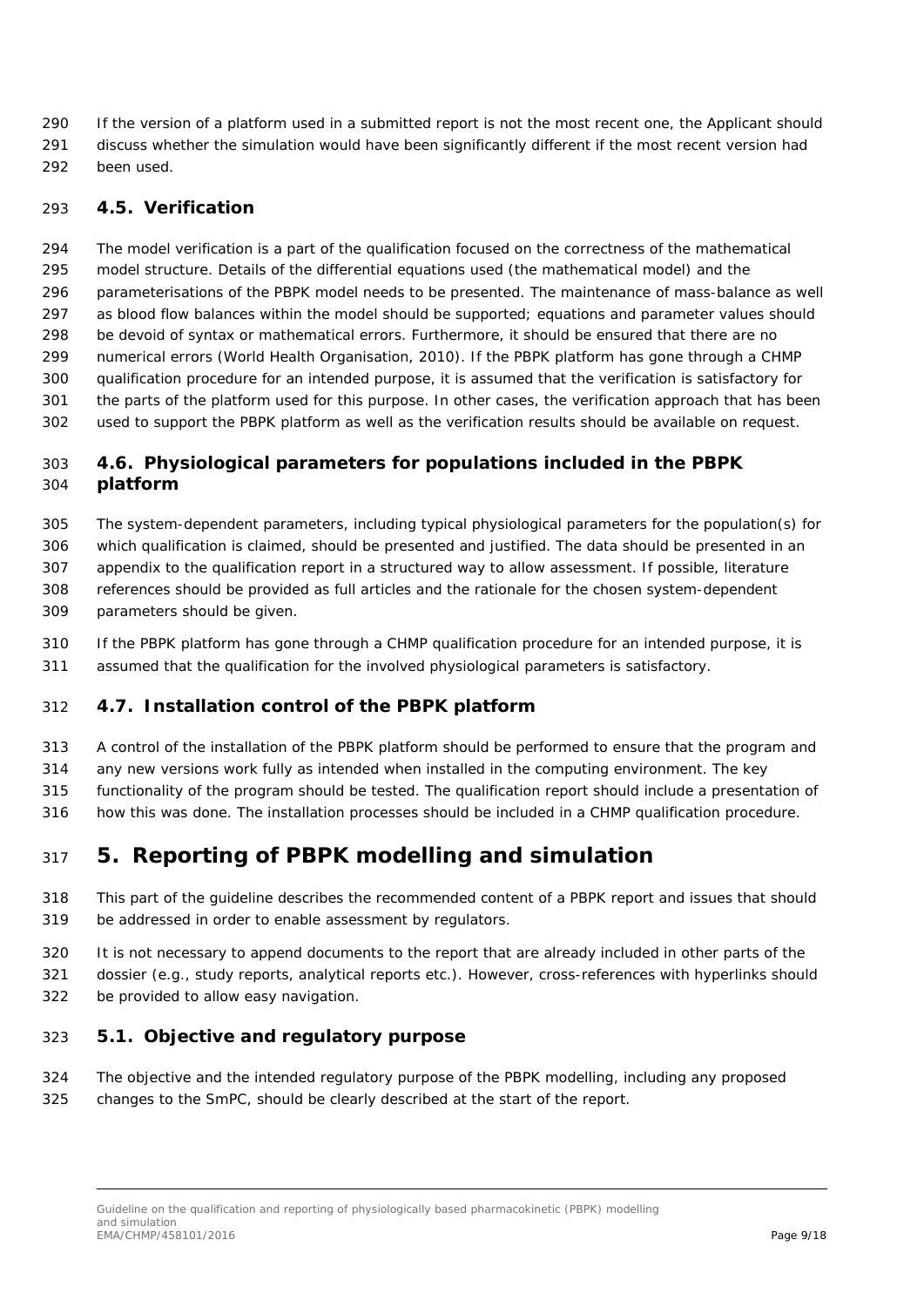### <span id="page-9-0"></span>*5.2. Background information*

- The introduction of a PBPK report should include information about the investigational drug,
- emphasising *in vivo* and *in vitro* ADME and other relevant pharmacokinetic characteristics of the drug (see section 5.5). If possible, a quantitative mass-balance diagram (Figure 2) presenting elimination pathways with involved enzymes and transporters, should be included along with an explanatory text
- and references.
- **Figure 2: Example of a quantitative mass balance diagram after oral and intravenous**
- **administration of drug, showing contribution of drug absorption, first-pass drug loss and the**
- **contribution of different elimination pathways to the overall clearance of the drug (Shepard**
- **et al 2015).**
- 



- Additional information of relevance for the PBPK model could include data on solubility, permeability, potential dose- or time-dependent pharmacokinetics, DDIs or effects due to pharmacogenetic
- differences. The appropriateness of the used population should be justified.
- The report should also include sufficient background information to place the PBPK modelling in its context in the clinical development of the drug. If the PBPK modelling is used to predict scenarios where the exposure to the investigational drug may be altered, the background information should also contain a summary of the available knowledge about the exposure-response relationship for efficacy and safety and/or the exposure level at the therapeutic dose in the pivotal efficacy/safety trial population. If possible, a well justified target exposure (a range for relevant exposure parameters specifying what change in exposure would justify a posology adjustment) should be defined.
- If simulating pharmacokinetics in paediatric patients, an overview of the available pharmacokinetic information in other age groups, such as older children and adults, should be presented as a background for the discussion of the confidence in paediatric PBPK model predictions and the consequence of variability and uncertainty. Available PBPK simulations of pharmacokinetics in adults should be submitted as support. Effects of maturation, such as potential quantitative changes in the contributions of the various elimination pathways in paediatric age subsets should be addressed.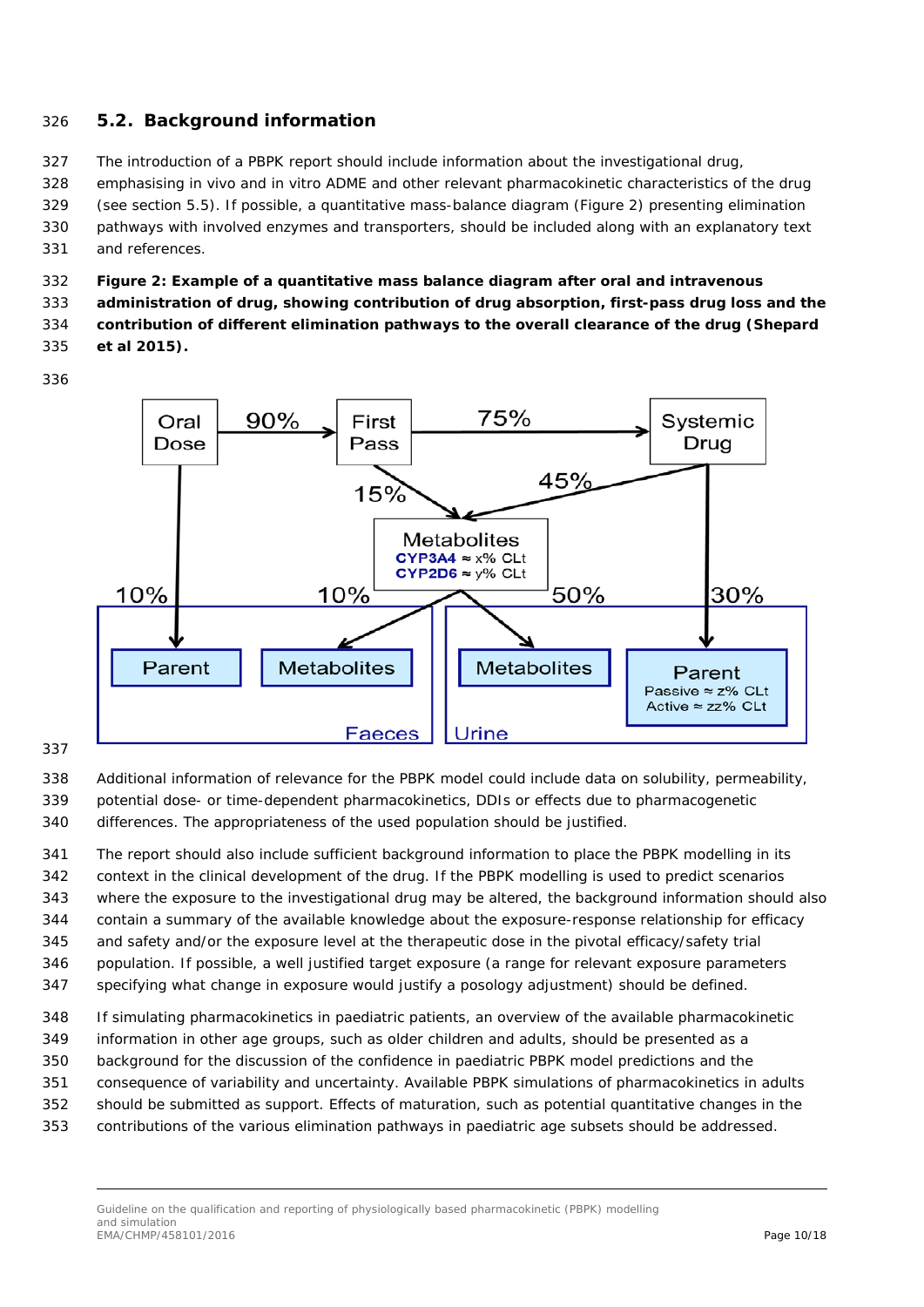### <span id="page-10-0"></span>*5.3. Assumptions*

- An explicit and systematic discussion of the assumptions made in the submitted drug model and in the
- associated analysis should be provided. Data to support the assumptions and their biological
- plausibility should be presented and discussed as well as the impact the assumptions have on the model and the outcome.
- Unless well-established or impossible, the effects of assumptions should be tested in additional
- experiments or simulations. A discussion of which of the assumptions are considered testable should
- be provided. Some assumptions may be tested through sensitivity analysis (see section 5.5.4). The
- approaches used to test the assumptions and the outcomes should be presented.

### <span id="page-10-1"></span>*5.4. System dependent parameters*

 The parameters of the simulated datasets should be summarised. Any modification of the default values of the system-dependent parameters supplied in a commercial PBPK platform should be justified e.g., changing the values of the degradation constant (kdeg) of metabolising enzymes (Investigation of drug interactions, CPMP/EWP/560/95/Rev. 1). A re-qualification may be needed, see section 4.4. The ontogeny of enzymes for paediatric modelling could be justified by using a conservative approach supported by literature references.

<span id="page-10-2"></span>*5.5. Drug model*

### The PBPK report should include a thorough description of the investigational drug model. The different

 components of the drug model development that should be addressed in the report are described in detail below.

### <span id="page-10-3"></span>**5.5.1. Description of model building**

 The building of a PBPK model is a continuous process that includes construction, verification, evaluation and modification of the model prior to its application. A description of the full history of the construction of the PBPK model through discovery and development is not needed. However, an overview of the model building should be supplied, with more detailed information on the supportive data for important assumptions and on uncertain parts of the model. Any adaptation of the model to optimize the fit of the simulation to *in vivo* results should be justified, and it should be clear during which part of the construction process the adaptation was performed. If several updates were made to adapt the model to improve the fit for a certain parameter, the consequences of the choices made for the subsequent simulations should be discussed. The overview can be illustrated with a figure (Figure 3).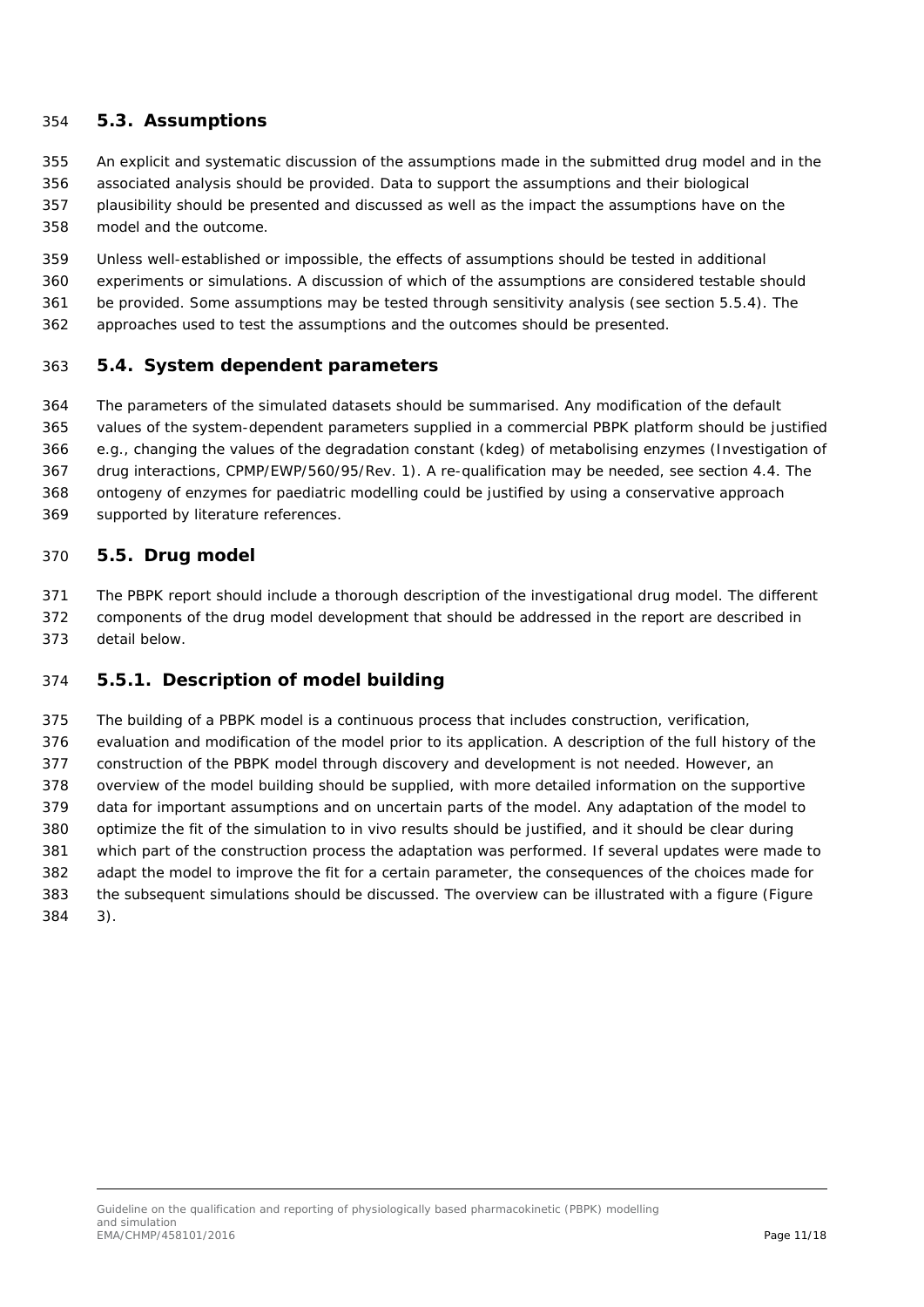385 **Figure 3: Example of a modelling workflow**



#### 386

### <span id="page-11-0"></span>387 **5.5.2. Drug dependent parameters**

 A summary of parameter name, parameter values (mean with known or predicted variability) and sources of the parameter values, ideally compiled in table format (Appendix 1, Table 1), should be included in the report. The parameters described should include physico-chemical properties and ADME data. If there is more than one source of a certain parameter, the value chosen should be justified and the consequences discussed.

393 Some parameters in the model can be either measured or predicted (e.g. fumic, log D). Importance for 394 the model of such parameters should be assessed. If deemed important, the parameters should 395 preferably be measured or otherwise justified.

396 For estimated parameters, the chosen estimation procedure must be described such as the used

397 objective function, minimisation method and error models. The estimated parameter value should also 398 be discussed with regard to its biological plausibility.

- 
- 399 Consideration should be given to whether there are parameters in the model that are correlated and if
- 400 there is uncertainty in the value of more than one of the parameters. In the case that an identifiability
- 401 issue is suspected additional *in vitro* or clinical data may be required to increase certainty in the
- 402 parameters. A description on how any identifiability issues have been handled should be given.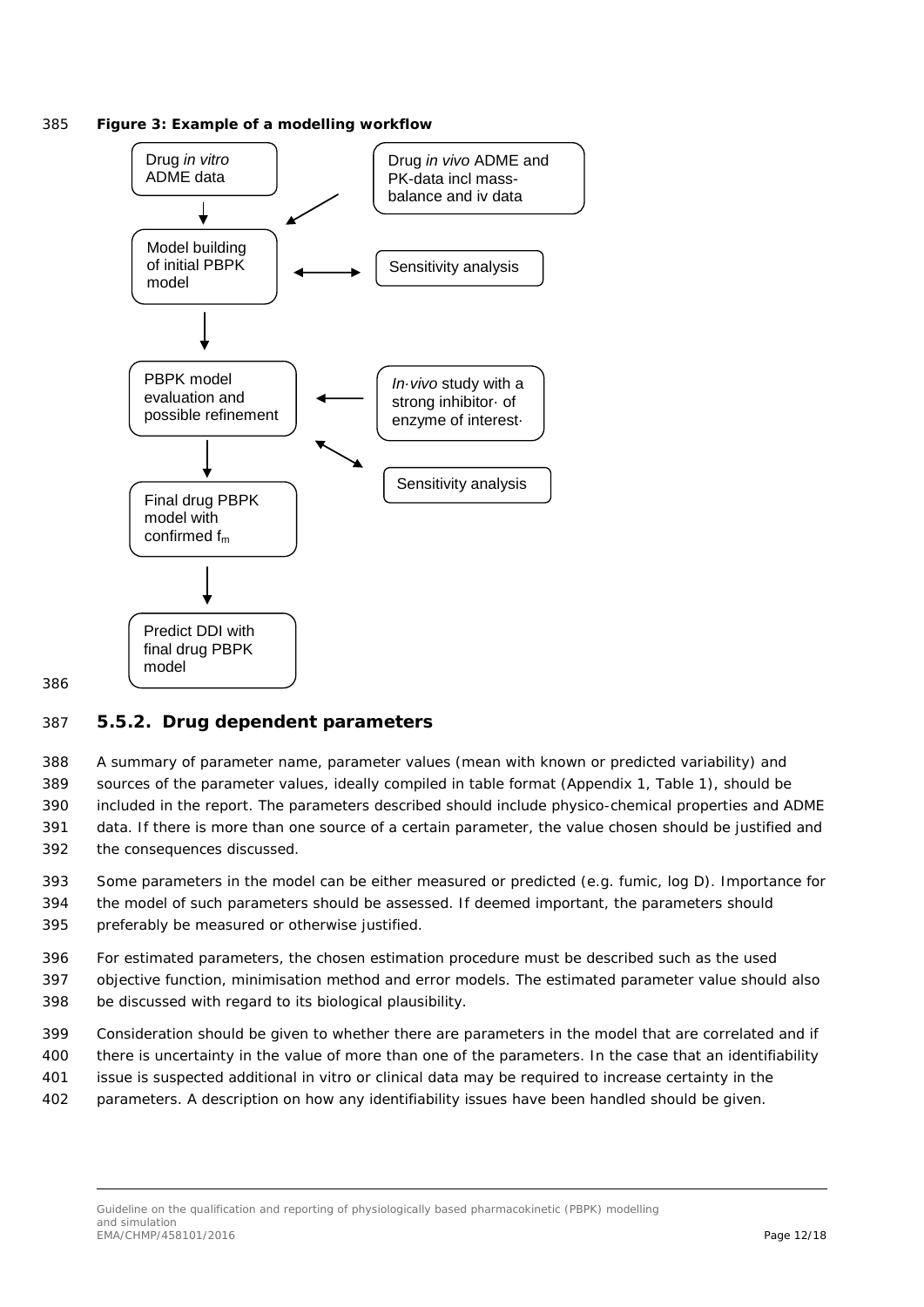### <span id="page-12-0"></span>**5.5.3. Drug model structure**

- The model structure, including the absorption model for orally administered drugs, should be described
- in the report. The scientific rationale for using the specific model structures should be provided,
- together with assumptions associated with the model. If lumping of compartments is made this should be justified and potential consequences should be discussed.

### <span id="page-12-1"></span>**5.5.4. Sensitivity analysis**

- Sensitivity analysis can broadly be described as a systematic investigation that leads to an
- understanding of how changes in the model input parameters (both system and drug dependent
- parameters) can influence the simulation outputs.
- The approach for sensitivity analysis and the range of the parameter values tested in the sensitivity
- analysis should be described in the analysis plan. The range of parameter values should be justified
- based on prior scientific knowledge or known variability in the estimation, and a conservative approach
- is recommended. The basis for the decision to go forward with as specific value of a parameter should
- be presented.
- Sensitivity analysis should be performed for all parameters that are likely to markedly influence the
- outcome of the simulated pharmacokinetics and/or the model application. This includes key
- experimentally determined parameters (such as Ki), parameters with a variety of values reported in
- the literature (such as kdeg) and parameters that are difficult to determine, such as accumulation
- within hepatocytes or fu in enterocytes. Important assumptions (see section 5.3) can be subject to
- sensitivity analysis using a "worst-case" approach. Parameter values that are highly uncertain should be used with caution.
- When the sensitivity analysis is performed in the modelling of the investigational drug as perpetrator of DDIs, the PBPK model of the investigational drug needs to maintain its ability to predict the observed 426 plasma concentration-time curve of the perpetrator drug. The consequence of the uncertainty in an important parameter for the prediction could therefore be added to the uncertainty in the interaction parameters (e.g. Ki) by performing sensitivity analyses on these parameters (Investigation of drug interactions, CPMP/EWP/560/95/Rev. 1).
- When PBPK is used for simulation in the paediatric population additional sensitivity analysis on the uncertainty related to maturation of enzymes and transporters involved in the elimination should be performed, if relevant.

### <span id="page-12-2"></span> **5.5.5. Characterizing the level of confidence in PBPK models, including uncertainty**

- The reliability of the evaluated model predictions should be addressed. Uncertainty reflects a lack of knowledge about the true value of a parameter or the validity of an important assumption. In principle,
- uncertainty can be reduced e.g. by more precise measurements. The uncertainty could also be
- addressed by sensitivity analyses for specific input parameters, as described above, or by additional
- experiments to get a better understanding of the uncertain parameter. The best way to handle
- uncertainty in a model besides these measures is presently not clear. The applicant is encouraged to
- follow the scientific literature in this area and to seek CHMP Scientific Advice as appropriate.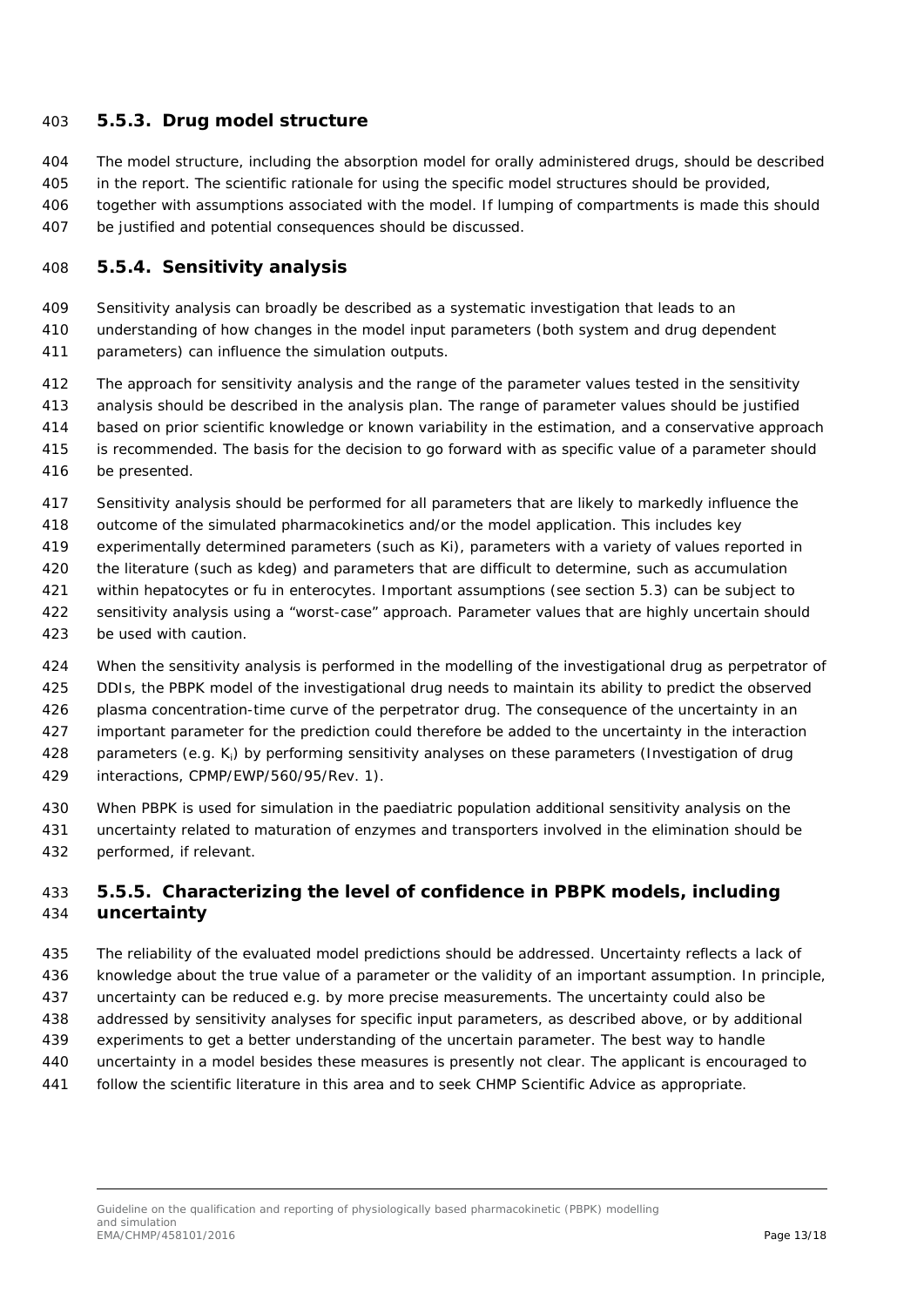### <span id="page-13-0"></span>**5.5.6. Evaluation of the drug model**

- A drug model must be shown to be capable of predicting the observed basic pharmacokinetics of the
- investigational drug before the model can be used for simulations of special situations. Otherwise it is
- necessary to refine and update the model with more ADME data. The PBPK report should include an
- evaluation of the predictive performance of the investigational drug model, to ensure that the drug
- model consistently describes the observed pharmacokinetic behaviour of the drug.
- The evaluation should be made by assessing the ability of the model to predict the outcome of
- representative *in vivo* pharmacokinetic studies or population pharmacokinetic analyses, preferably at
- different dose levels and at single and repeated drug administrations. Additional support could be
- gained by simulating potential dose dependency (non-linearity), DDIs, different routes of
- administration (e.g. intravenous vs. oral) and urine excretion. A critical discussion of the
- representativeness of the selected studies should be included.
- The comparison of the simulated and the observed plasma concentration-time data should be
- presented as plots of simulated against observed data (linear and semi-log plots) and as tabulated
- pharmacokinetic data. Visual predictive plots may be presented comparing the central trend and
- variability of the observed data with the simulation. The consequences of poor predictive performance
- 458 in any part of the plasma concentration time curve should be discussed ( $C_{\text{max}}$ ,  $t_{\text{max}}$ ,  $t_{1/2}$  and AUC).
- Any outliers in observed pharmacokinetic data should be addressed and the potential reasons for the outlying data should be discussed.
- The acceptance criteria for the closeness of the comparison of simulated and observed data need to be
- considered separately for each situation e.g. the acceptance limits for a victim drug must be set in
- perspective of the concentration-effect and concentration-safety relationships of the drug. Biologically
- plausible reasons for any discrepancy in the prediction should also be considered.
- The evaluation of the drug model for a certain purpose should focus on evaluating the parts of the drug model that are central to the intended purpose. For example, for a high regulatory impact simulation of
- a drug as victim of a DDI involving a certain enzyme, the drug model evaluation may include
- demonstration of adequate prediction of the observed results of an *in vivo* drug-interaction study with
- a well characterised inhibitor of the same enzyme, in addition to prediction of basic *in vivo*
- pharmacokinetic data. If the affected enzyme is significantly present in several tissues, such as CYP3A
- in the intestine and liver, adequate prediction of effects on the investigational drug needs to be shown
- 472 for inhibition at both locations with satisfactory prediction of  $C_{\text{max}}$  and  $t_{1/2}$  as well as AUC. If a polymorphic enzyme is involved in the metabolism, adequate prediction of the results of a study on the
- 474 effects of pharmacogenetics could be used to confirm the accuracy of the drug model.
- When assessing the results of the simulation if the inhibitor used in the study may have affected other
- 476 proteins involved in the disposition of the investigational drug should be considered. For high impact
- simulations aiming at qualitatively predicting the *in vivo* relevance of an observed *in vitro* enzyme
- inhibition by the investigational drug, the most important part of the simulation is that adequate
- unbound concentration is simulated at the site of the enzyme. This is supported by demonstration of
- an adequate prediction of the plasma concentration-time course for the investigational drug. However,
- the possibility of transporter effects leading to higher hepatocyte than blood concentrations needs to
- be considered in the simulation (See Section 5.5.4 and Investigation of drug interactions,
- CPMP/EWP/560/95/Rev. 1). If the enzyme is present in the intestine, adequate prediction of the
- absorption of the investigational drug should be demonstrated.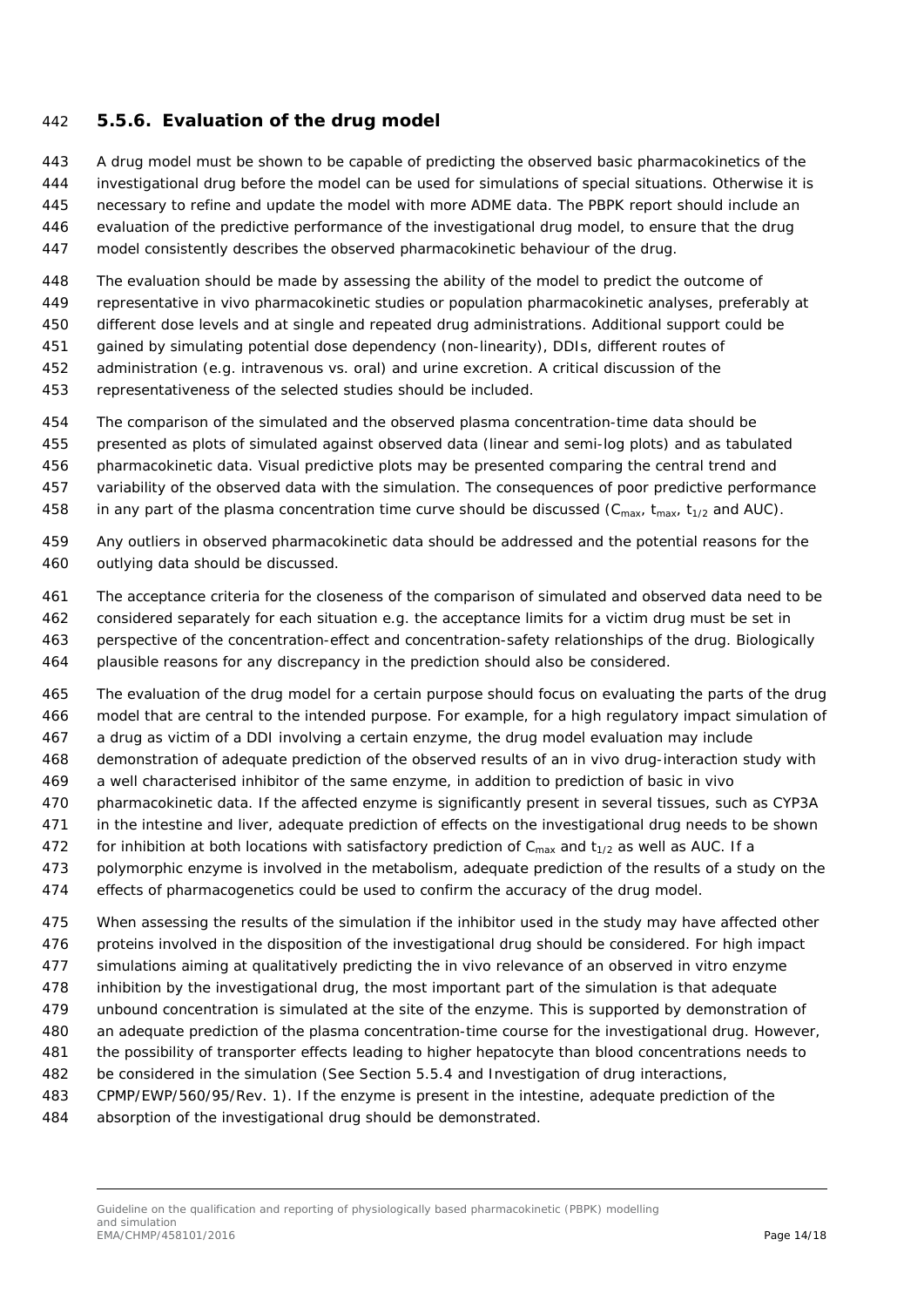### <span id="page-14-0"></span>*5.6. Results*

- The results of the final simulation should be presented in a clear and comprehensive manner. The
- 487 relevant, simulated pharmacokinetic parameters (e.g., AUC, C<sub>max</sub>,  $t_{1/2}$ , C<sub>min</sub>, interaction ratios, and
- inter-individual variability) should be tabulated and presented visually by figures and graphs, if
- relevant. The parameter values should be reported with descriptive statistics such as mean and
- standard deviation and/or range.
- The details of all simulation conditions should be specified including, but not limited to, dosing information, number of individuals, length of study, etc.
- The model files that were used to generate the final PBPK simulations (including compound and population files) should be provided in a tabular format in the report as well as submitted separately in an executable format.
- The outcome of performed sensitivity analysis should be provided (see section 5.5.4).

### <span id="page-14-1"></span>*5.7. Discussion of the simulation results and regulatory consequences*

- The contribution of the PBPK modelling and simulations to regulatory decision making and the regulatory impact (high, moderate or low) should be explicitly stated.
- Any decision (e.g., on dose adjustments) based on PBPK modelling of changes in the exposure to the investigational drug should consider the relationship between exposure and efficacy/safety, taking into account the exposure target range, if identified (see section 5.2).
- The confidence in the model predictions should be considered before conclusions are drawn based on the model, and it should be discussed how the potential uncertainty may influence decision making.
- A discussion of the scientific plausibility of the simulation results should be provided taking into account data from other sources.

### <span id="page-14-2"></span>**Definitions**

- The following terms and definitions will be used for the purpose of in this guideline:
- **Computational model/solver:** Parts or algorithms included in the computing platform that
- numerically solves the mathematical model.
- **Drug dependent parameters**: Physiochemical properties, *in vitro* and *in vivo* ADME parameters,
- pharmacokinetic characteristics.
- **Drug model structure:** The structure, i.e. framework of compartments, of the PBPK model (including
- absorption model, perfusion- or permeability-rate limited , number of distribution compartments, etc.) and connecting organ blood flows.
- **Identifiability:** There is sufficient information in the experimental input–output design to uniquely identify model parameters.
- **Compound files:** Compound PBPK files supplied within a platform (e.g., inhibitors, inducers and substrates).
- **Mathematical model:** The underlying equations proposed to model a process.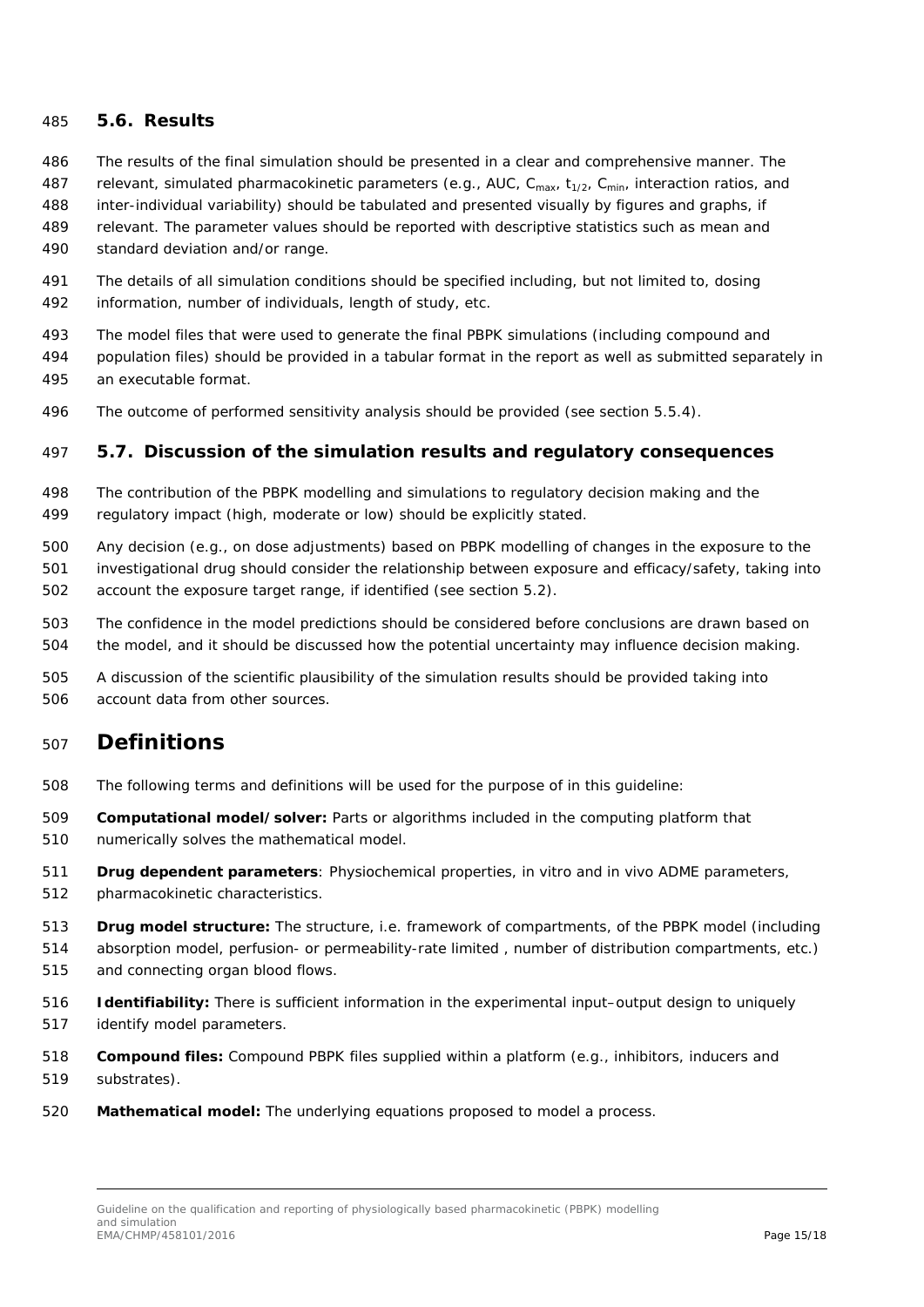- **PBPK platform:** The platform used, i.e., a collection of computer programs and included system data. This includes the model structures, mathematical model, computational model, system dependent
- parameters including library compound files, etc.
- **Predictive performance of drug model:** The process of establishing confidence in the drug model.
- The reliability is assessed on the basis of how well important characteristics of the drug model has
- been tested against *in vivo* pharmacokinetic data and whether adequate sensitivity and uncertainty
- analyses have been conducted to support the models ability to provide reliable predictions.
- **Qualification:** The process of establishing confidence in a PBPK platform to simulate a certain
- scenario, in a specific context, on the basis of scientific principles, and ability to predict a large dataset of independent data thereby showing the platforms ability to predict a certain purpose. In the context of PBPK models, qualification is purpose and platform version specific.
- **Sensitivity analysis:** Quantitative evaluation of how changes and uncertainty in input parameters influence the model output.
- **System dependent components:** These include parameters related to human physiology (in the population simulated) e.g. anatomical representation, organ blood flow, tissue composition, abundance of enzymes and transporters.
- **Uncertainty:** A lack of knowledge about the true value of a parameter or the true physiological
- processes. This occurs due to a lack of knowledge either from incomplete data or an incomplete
- understanding of a process. Uncertainty can often be reduced by collecting more and better data. Uncertainty can be qualitative or quantitative
- **ADME:** Absorption, distribution, metabolism and excretion
- **AUC:** Area under the plasma concentration-time curve
- **CHMP:** Committee for Medicines for Human Use
- **CL:** Clearance
- **CLint:** Clearance intrinsic
- 546 **CL**<sub>H</sub>: Hepatic clearance
- **Cmax:** Maximum /peak concentration
- **Cmin** Minimum concentration
- **DDI:** Drug-drug interaction
- **EMA:** European Medicines Agency
- **fm:** Clearance fraction via a certain metabolic pathway
- **fu:** Fraction unbound in plasma
- **fugut:** Fraction unbound in gut (entrocytes)
- **fumic:** Fraction unbound in microsomes
- **Ka:** Absorption rate constant
- 556 **K**<sub>deg</sub>: Degradation rate constant
- **Ki:** Inhibition constant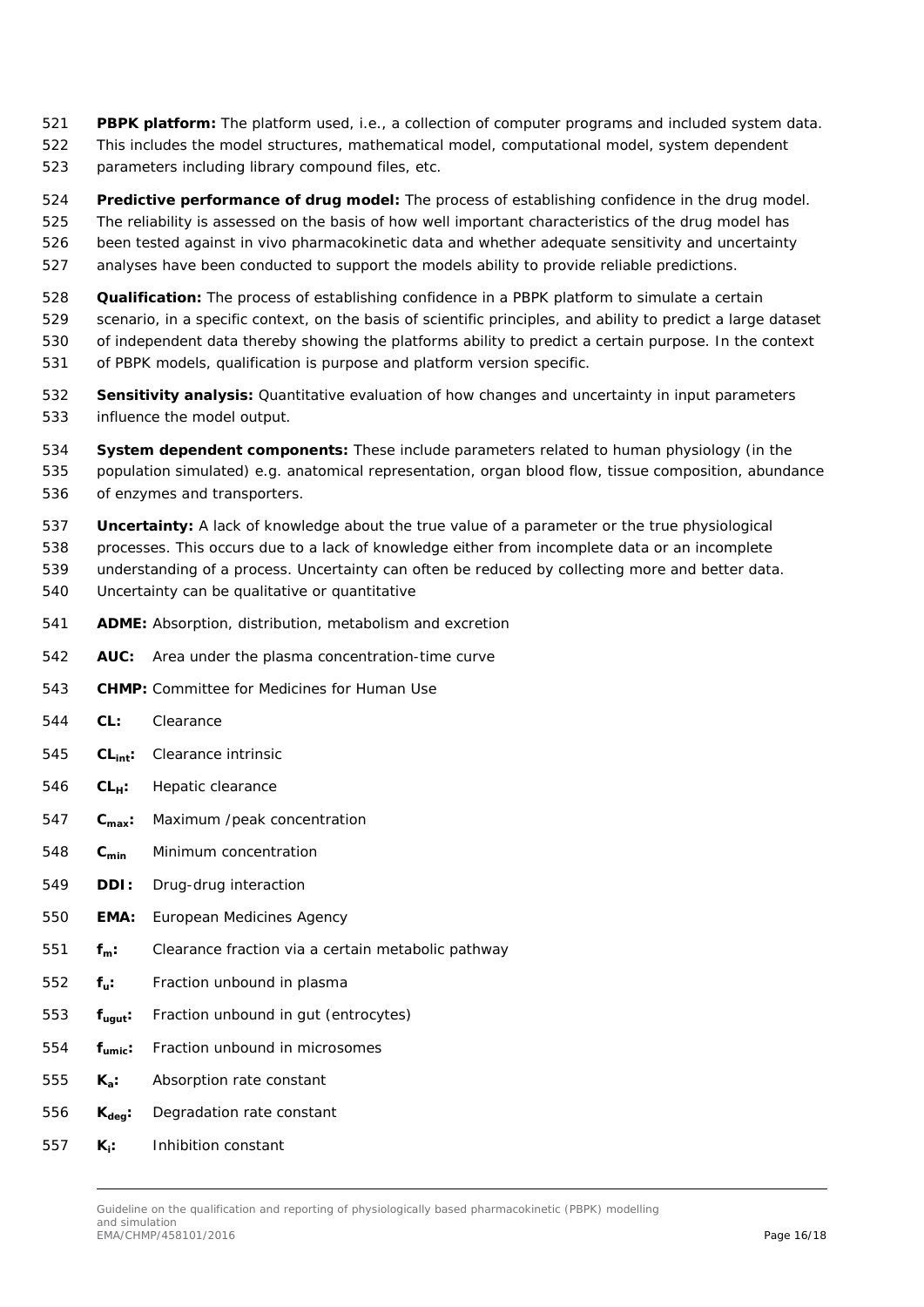- **Km:** Michaelis constant
- **PBPK:** Physiologically Based Pharmacokinetic models
- **PIP:** Paediatric Investigational Plan
- **SmPC:** Summary of product characteristics
- 562 **t**<sub>1/2</sub>: Half-life
- **tmax:** Time to reach Cmax
- **Vmax:** Maximal initial metabolism rate

### <span id="page-16-0"></span>**References**

- 566 Manolis E, [Rohou S,](http://www.ncbi.nlm.nih.gov/pubmed/?term=Rohou%20S%5BAuthor%5D&cauthor=true&cauthor_uid=23835942) [Hemmings R,](http://www.ncbi.nlm.nih.gov/pubmed/?term=Hemmings%20R%5BAuthor%5D&cauthor=true&cauthor_uid=23835942) [Salmonson T,](http://www.ncbi.nlm.nih.gov/pubmed/?term=Salmonson%20T%5BAuthor%5D&cauthor=true&cauthor_uid=23835942) [Karlsson M,](http://www.ncbi.nlm.nih.gov/pubmed/?term=Karlsson%20M%5BAuthor%5D&cauthor=true&cauthor_uid=23835942) [Milligan PA.](http://www.ncbi.nlm.nih.gov/pubmed/?term=Milligan%20PA%5BAuthor%5D&cauthor=true&cauthor_uid=23835942) CPT: Pharmacometrics & Systems Pharmacology. 2013 2: 1–4
- Shepard, T., Scott, G., Cole, S., Nordmark, A. and Bouzom, F. Physiologically Based Models in
- Regulatory Submissions: Output from the ABPI/MHRA Forum on Physiologically Based Modeling and
- Simulation. CPT: Pharmacometrics & Systems Pharmacology. 2015; 4: 221–225.
- World Health Organization, International Programme on Chemical Safety (IPCS), 2010:
- Characterization and application of physiologically based pharmacokinetic models in risk assessment.
- Geneva, Switzerland.